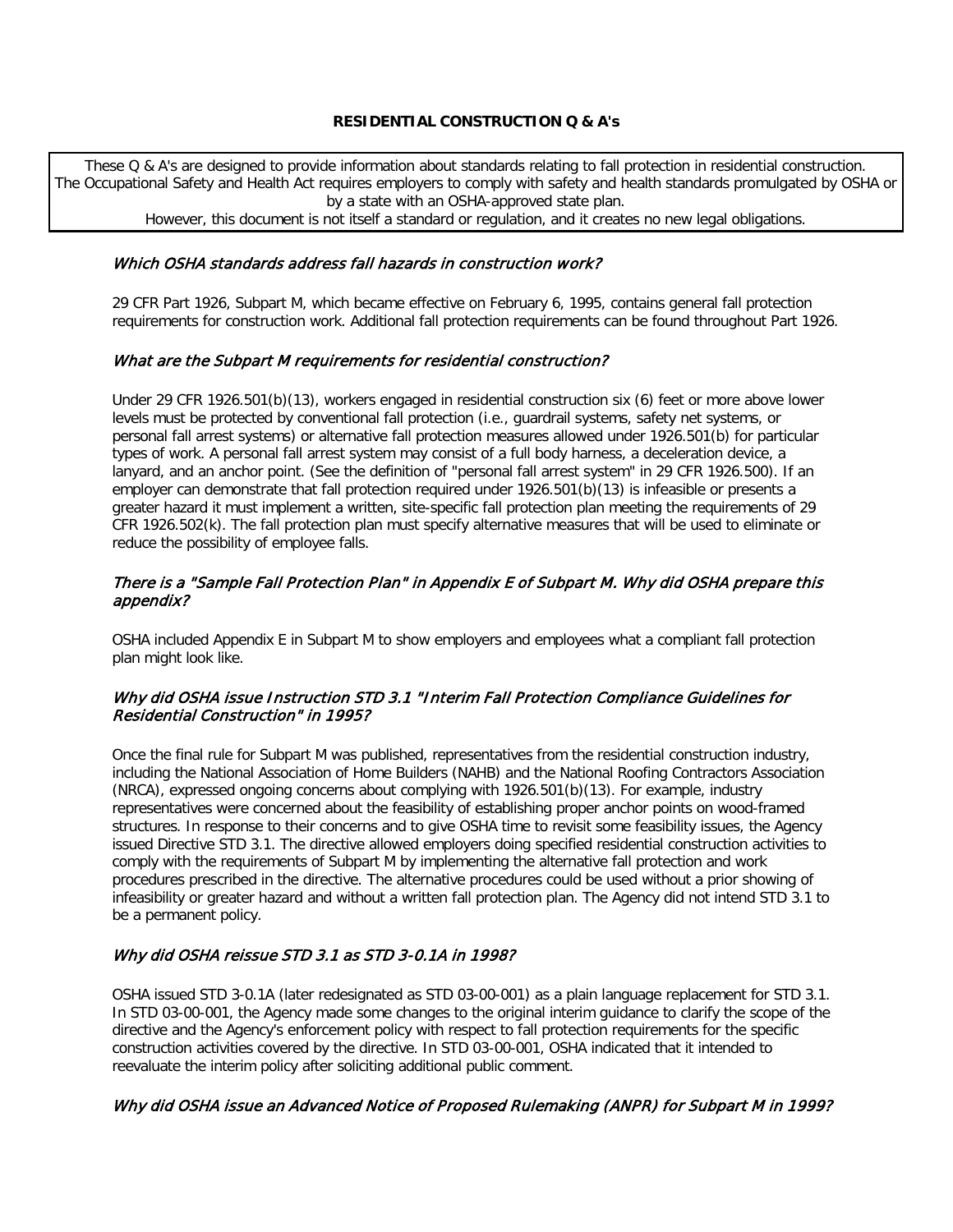OSHA issued an ANPR for Subpart M in 1999 in part to obtain information from the public that it could use to evaluate the effectiveness of and need for STD 03-00-001. In the ANPR, the Agency noted that there had been progress in the types and capability of commercially available fall protection equipment since 1926.501(b)(13) was promulgated in 1994. OSHA also stated in the ANPR that it intended to rescind STD 03-00-001 unless persuasive evidence was submitted showing that it is infeasible or presents significant safety hazards for most residential construction employers to comply with 1926.501(b)(13).

### Did OSHA rely on sources of information in addition to the comments received in response to the ANPR in evaluating whether to continue the interim enforcement policy contained in STD 03-00- 001?

Yes. A Residential Fall Protection Work Group within OSHA's Advisory Committee on Construction Safety and Health (ACCSH) has reported to ACCSH on a number of presentations they have seen from home builders and fall protection equipment manufacturers describing new ways of providing safe and effective fall protection in residential construction. ACCSH has recommended rescission of STD 03-00-001 on two separate occasions – first in 2000 and again in 2008. Also in 2008, both the Occupational Safety and Health State Plan Association (OSHSPA) and the NAHB submitted letters to OSHA advocating for withdrawal of STD 03-00-001. The NRCA has continued to oppose rescission of STD 03-00-001 with respect to roofing work, but a representative of that organization conceded at an ACCSH meeting in December 2009 that nowadays it is "very tough" to establish that conventional fall protection is infeasible or creates a greater hazard.

### Now that OSHA has rescinded STD 03-00-001, what do residential construction employers have to do to protect employees from fall hazards?

- Employees working six (6) feet or more above lower levels must be protected by conventional fall protection methods listed in 1926.501(b)(13) ( i.e., guardrail systems, safety net systems, or personal fall arrest systems ) or alternative fall protection measures allowed by other provisions of 29 CFR 1926.501(b) for particular types of work.
- An example of an alternative fall protection measure allowed under 1926.501(b) is the use of warning lines and safety monitoring systems during the performance of roofing work on low-sloped roofs. (4 in 12 pitch or less). (See 1926.501(b)(10)).
- OSHA allows the use of an effective fall restraint system in lieu of a personal fall arrest system. To be effective, a fall restraint system must be rigged to prevent a worker from reaching a fall hazard and falling over the edge. A fall restraint system may consist of a full body harness or body belt that is connected to an anchor point at the center of a roof by a lanyard of a length that will not allow a worker to physically reach the edge of the roof.
- When the employer can demonstrate that it is infeasible or creates a greater hazard to use required fall protection systems, a qualified person must develop a written site-specific fall protection plan in accordance with 1926.502(k) that, among other things, specifies the alternative fall protection methods that will be used to protect workers from falls.

## When will residential construction employers that were covered by STD 03-00-001 have to start complying with 1926.501(b)(13)?

The effective date of STD 03-11-002 is June 16, 2011.

## Why was compliance directive STD 03-00-001 rescinded?

Falls continue to be the leading cause of death among construction workers. Statistics show that fatalities from falls are consistently high for residential construction activities. OSHA considered the comments received in response to the 1999 ANPR and was not persuaded that compliance with 1926.501(b)(13) is infeasible or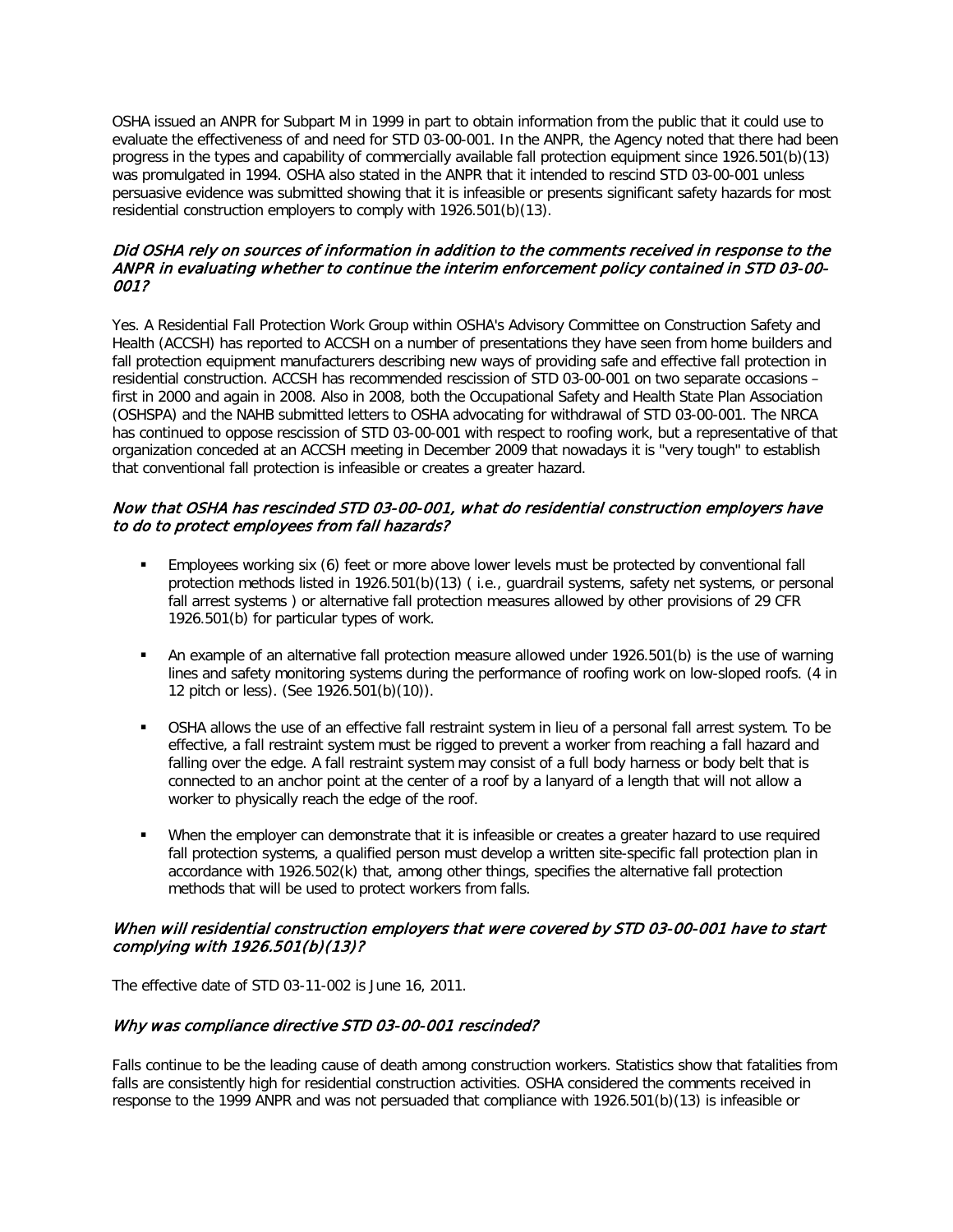presents significant safety hazards for most residential construction employers. The recommendations from ACCSH, OSHSPA, and the NAHB, as well as the mounting evidence that has been presented to the ACCSH Residential Fall Protection Work Group showing that conventional fall protection is available and can be used safely for almost all residential construction operations, provide a separate and independent grounds for OSHA's decision to withdraw STD 03-00-001.

## What are the training requirements for the use of fall protection systems?

In accordance with 29 CFR 1926.503, the employer must ensure that each employee who might be exposed to fall hazards has been trained by a competent person to recognize the hazards of falling and in the procedures to be followed in order to minimize those hazards. In addition, the employer must verify the training of each employee by preparing a written certification record that contains the name/identity of the employee trained, the date(s) of training, and the signature of the employer or the person who conducted the training.

### Is OSHA prohibiting the use of slideguards as employee protection during the performance of roofing activities in residential construction?

Slideguards cannot simply be used in lieu of conventional fall protection methods under 1926.501(b)(13). However, slideguards may be used as part of a written, site-specific fall protection plan that meets the requirements of 1926.502(k) if the employer can demonstrate that the use of conventional fall protection (i.e., guardrail, safety net, or personal fall arrest systems) would be infeasible or create greater hazards.

### Can monitors still be used?

Under 1926.501(b)(10), safety monitoring systems can be used in conjunction with a warning line system to protect employees during the performance of roofing work on roofs of 4 in 12 pitch or less. When such a roof is 50 feet (15.25 m) or less in width, a safety monitoring system can be used alone, i.e., without a warning line system. Under 1926.501(b)(13), if the employer can demonstrate that the use of conventional fall protection would be infeasible or create a greater hazard, monitors may be used as part of an employer's written fall protection plan under 1926.502(k).

## Are there requirements for safety monitoring systems?

Yes. Safety monitoring systems must meet the requirements of 29 CFR 1926.502(h) including, but not limited to, requirements that the monitor:

- **be competent to recognize fall hazards;**
- be on the same walking working surface and within visual sighting distance of the employee being monitored;
- **•** be close enough to communicate orally with the employee; and
- not have other responsibilities which could take the monitor's attention from the monitoring function.

### Can a standardized fall protection plan be developed and implemented for the construction of dwellings that are of the same basic structural design?

Before using a fall protection plan at a particular worksite, the employer must first be able to demonstrate that it is infeasible or presents a greater hazard to use conventional fall protection methods at that site. Fall protection plans must be site-specific to comply with §1926.502(k). A written fall protection plan developed for repetitive use, e.g., for a particular style or model of home, will be considered site-specific with respect to a particular site only if it fully addresses all issues related to fall protection at that site. Therefore, a standardized plan will have to be reviewed, and revised as necessary, on a site by site basis.

### What are some of the benefits of rescinding STD 03-00-001?